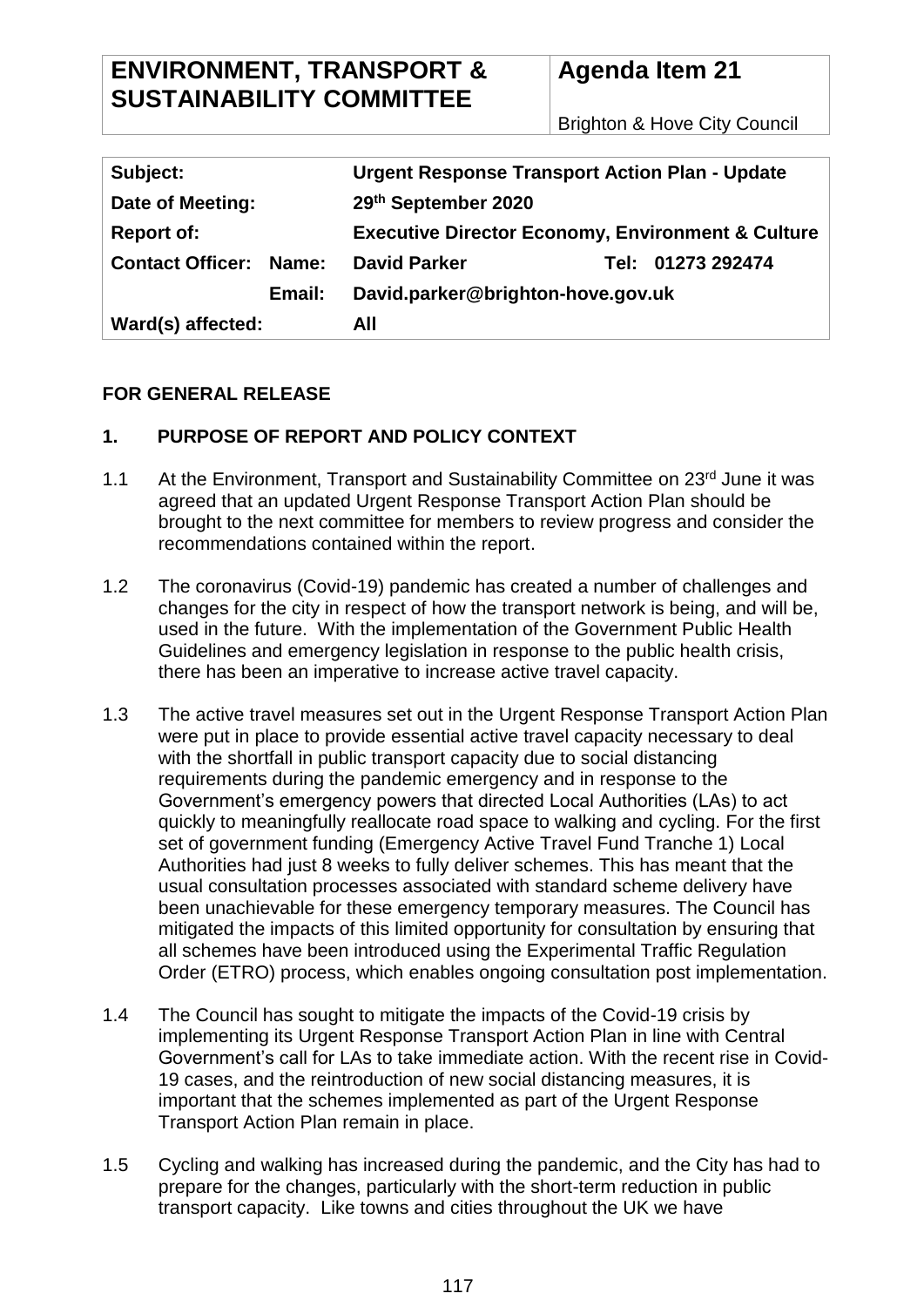implemented changes to road networks to accommodate active travel and facilitate physical distancing. The council set up a public feedback survey; an early summary of results is contained in the report. The survey will continue to gather people's views and comments will continue to be collected as part of the ETRO process, with further results reported at a future committee.

1.6 This report updates Members on the transport network measures taken by the Council in the short term to respond to the Covid-19 emergency. The report also sets out recommendations in relation to specific measures that were implemented as part of the package of emergency measures approved at the Environment, Transport & Sustainability Committee on 23 June 2020.

## **2. RECOMMENDATIONS:**

The Committee is recommended to:

- 2.1 Note the update on temporary measures that have been implemented as part of the Urgent Response Transport Action Plan contained in Appendix A, and agree these remain in place while the threat from Covid-19 is again escalating, and officers continue to monitor the schemes and report findings back to a future Committee.
- 2.2 Delegate authority to the Executive Director Economy, Environment & Culture to review and make amendments to the Old Shoreham Road cycle lane in respect of specific traffic movements, including the right hand turn into Olive Road to ease congestion.
- 2.3 Give approval for the Executive Director Economy, Environment & Culture to commence detail design and the Traffic Regulation Order process to re-open Madeira Drive one-way eastbound, improve blue badge capacity and relocate cycle facilities as detailed in paragraph 3.17 of this report and the plan contained in Appendix B
- 2.4 Agree that subject to the Council securing funding for Tranche 2 of the government's Emergency Active Travel Fund, a report is brought to a Special or Urgency Committee to agree the measures being taken forward and the associated consultation plan.

# **3. CONTEXT/ BACKGROUND INFORMATION**

- 3.1 On 9th May 2020, The Government issued statutory guidance note -*Traffic Management Act 2004: network management in response to Covid-19* instructing Local Authorities to take swift action "within weeks" to meaningfully reallocate road space to cycling and walking to provide the shortfall in transport capacity and further support change in travel habits before the restart of the economy takes full effect.
- 3.2 The Covid-19 public health crisis has had a significant impact upon the lives and health of people in the city, as well as significant economic consequences. It has also resulted in cleaner air and quieter streets and an increase in residents cycling and walking. In July the Government began easing some of its Covid-19 restrictions on movement, with people returning back to work and visitors to the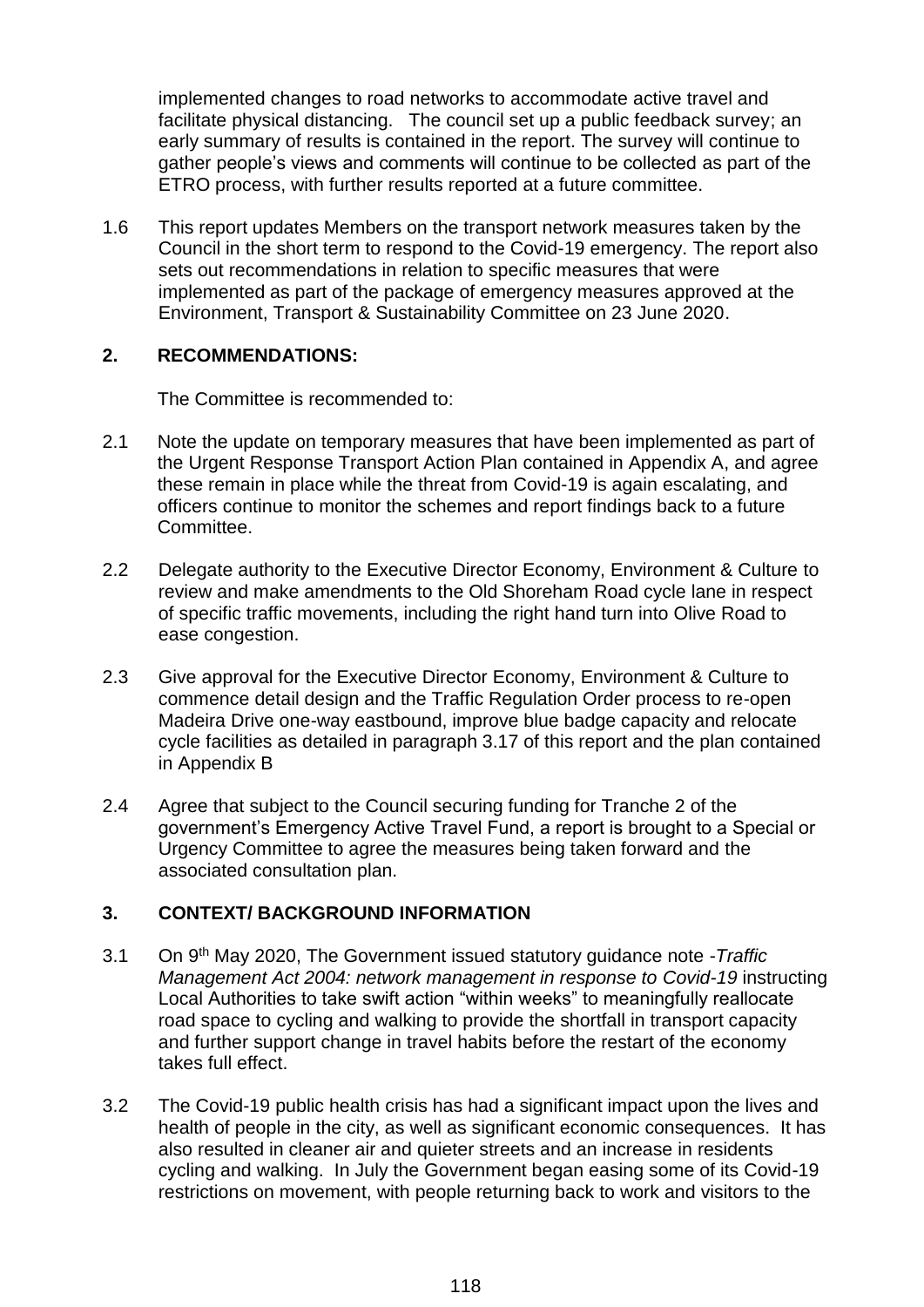City beginning to increase. However, in recent weeks there have been a significant rise in the number of Covid-19 cases which is of serious concern given the approach of winter. Therefore, there is a continuing need for the emergency transport measures to remain in place.

- 3.3 The Government therefore expects Local Authorities to make significant changes to their road layouts to give more space to cyclists and pedestrians. Such changes will help embed altered behaviours and demonstrate the positive effects of active travel. The government guidance urges Local Authorities to consider how towns and cities can do what is necessary to ensure transport networks support recovery from the Covid-19 emergency and provide a lasting legacy of greener, safer transport. Government instructed Local Authorities to act very quickly, meaning the engagement and consultation processes were very different to normal active travel schemes.
- 3.4 The City Council also has a target to become Carbon Neutral by 2030 and therefore needs to support transition to modes of transport that will deliver this aspiration, alongside supporting the local economy as a place for businesses, events and tourism.
- 3.5 On 14<sup>th</sup> May the Policy and Resources Urgency Sub Committee agreed the Urgent Response Transport Action Plan together with further recommendations to include additional measures along the A259, further footway widening and establishing a Low Traffic Neighbourhood in The Old Town and North Laine.
- 3.6 On 27<sup>th</sup> May Government invited all Local Authorities to submit bids for Tranche 1 of the Emergency Active Travel Fund, with a deadline for bids no later than 5<sup>th</sup> June (8 working days' notice). Given the tight deadlines for bids the Council had to work quickly, as failure to submit a bid in time would leave the City underprepared to respond to the Covid-19 emergency.
- 3.7 On 23<sup>rd</sup> June the Environment, Transport and Sustainability Committee approved an updated Covid-19 Urgent Response Transport Action Plan. As part of the plan the Committee also agreed to implement further measures including a commitment to extend the Old Shoreham Road cycle lane further west to the West Sussex boundary, a School Streets programme, a Low Traffic Neighbourhood in the Hanover area and to set up an Informal Member Liaison Group to assist in overseeing the implementation of the schemes.

#### Current Traffic levels during the Pandemic

3.8 Monitoring of the traffic levels in the city demonstrates that there was a significant reduction in traffic flows during the initial lockdown period on strategic roads in the city, but a general increase in vehicle speeds. This was noted in every major city across the UK. In Brighton & Hove the levels of traffic declined over the period of lockdown; data sets from the 8 permanent traffic counters across the city show that traffic levels reduced by as much as 63% in April 2020 (compared to the previous year) and the latest validated figures for July 2020 show traffic levels still 24% lower than July 2019. The most recent available traffic data for August shows that traffic levels are now estimated to be 6% lower than August 2019, this data is taken from 5 sites as data from the other sites is not yet available. The 9 permanent cycle counters show that cycling levels peaked in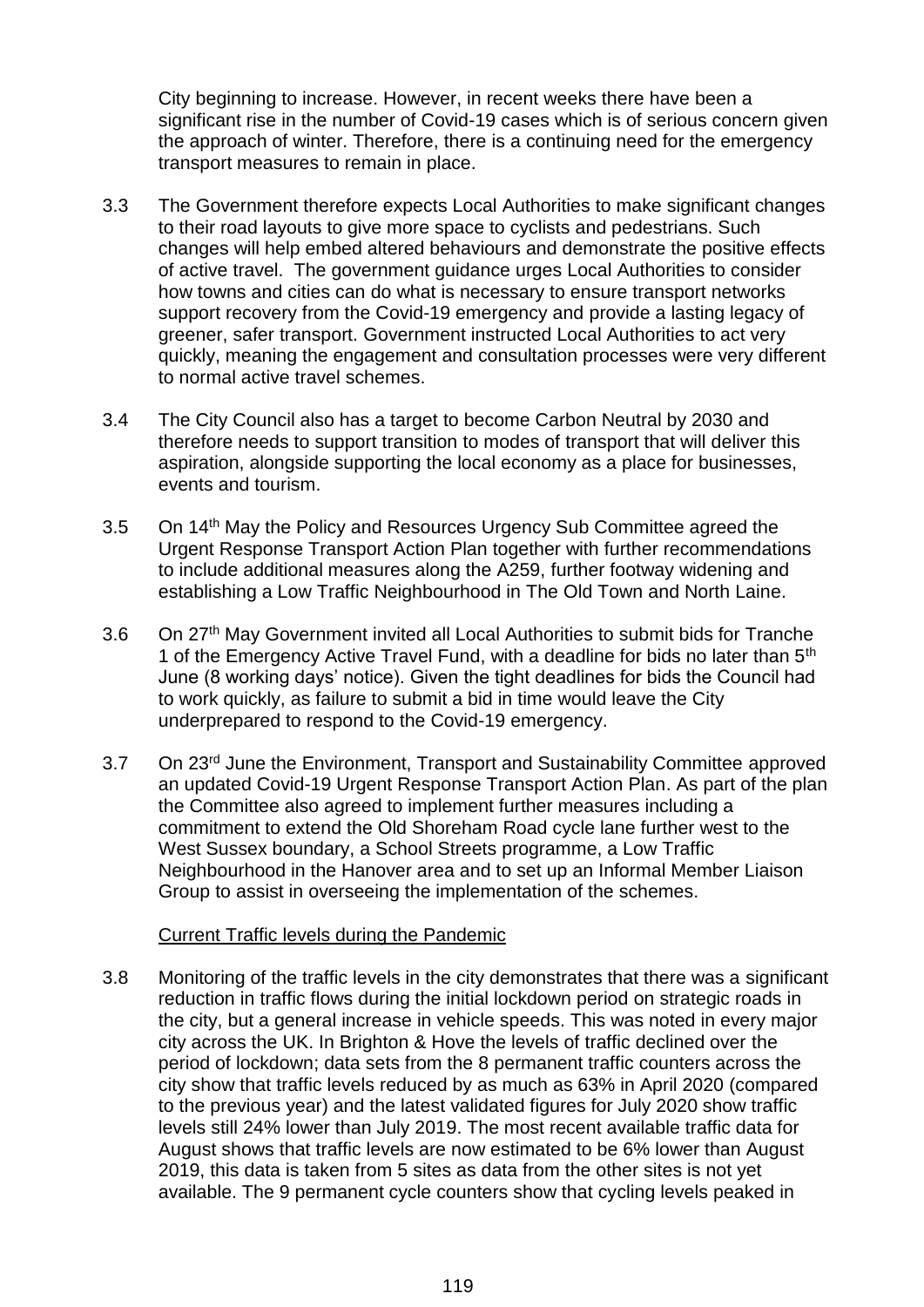May 2020 with an 11% increase city wide compared with the same time last year. Popular routes like the A259 cycle lane saw a higher increase of 21%. Latest available figures for August show a 6% increase in cycling levels compared to August 2019, this data is taken from 7 sites as comparable August data is not available for 2 of the sites. Walking data is not in abundance in the city, but anecdotal evidence suggests increases in walking during lockdown and since. As the pandemic response continues, and with different phases including the new social distancing measures, it is clear that we need to continue to respond to what the 'new normal' means for travel patterns.

- 3.9 Bus operators are currently seeing patronage at around 50% of normal levels with 90% of normal services operating and are also anticipating significant shifts in passenger behaviour. The government message has changed, but there is still some resistance to using public transport due to the perceived risk travelling in close proximity with others.
- 3.10 Brighton and Hove Buses report that implementing physical distancing on buses results in less than normal capacity. Seating capacity will be limited by bus operators to a level that ensures alignment with government guidance. A Transport Focus survey dated 14 August 2020 found that 3 in 10 people did not use public transport because they didn't feel it was safe to do. Despite this, bus services will remain a critical part of the city's overall approach to sustainable transport. Many work and school travel patterns will not change by their nature and many key workers will continue to use public transport.
- 3.11 With capacity on the bus network reduced there is a risk that as people return to work they will choose to travel by car, causing congestion. There is also a high risk of increased car journeys to school. Providing active travel alternatives could help to address this. The new Government guidance strongly advises those towns and cities with reliance on high levels of public transport to rapidly install additional cycling infrastructure to both protect the reduced public transport offering and provide additional, safe and effective sustainable transport capacity.

#### Update on Key Measures

#### **Old Shoreham Road**

3.13 The new temporary cycle lanes on Old Shoreham Road have been in operation since  $11<sup>th</sup>$  May 2020 with light segregation in the form of flexible bollards being installed on and around  $25<sup>th</sup>$  May. In relation to usage, there has been a 61% increase in the number of cyclists using the new section of cycle lane compared to data collected in 2016 (at Lullington Avenue). The current average number of cyclists per day is now 545, this compares to 339 per day in the 2016 count. Cycle count data to the east of the route on the pre-existing section of the cycle lane also shows an increase in cycling levels -at Avondale Road the average daily number of cyclists has increased from 560 to 609 (showing a 9% increase) and for The Upper Drive this shows 294 per day to 343 per day (showing a 17% increase). In terms of public perception of the scheme data from the public survey shows that of 3,433 respondents, 64% of respondents do not support the scheme, 34% are in support and the remainder (2%) are undecided. One of the key concerns from general feedback is the issue of queues at the Olive Road right hand turn. Officers are recommending this is reviewed and measures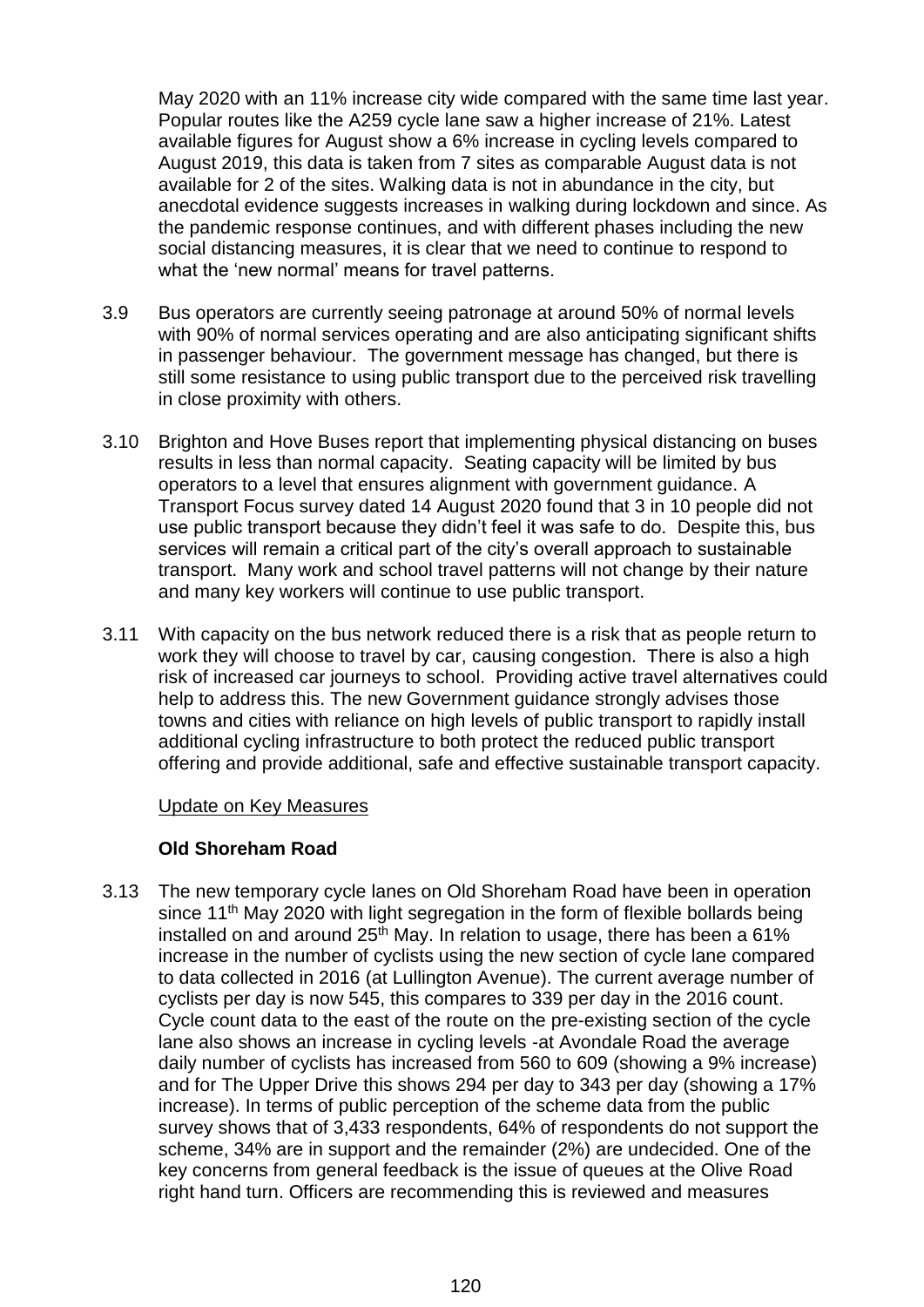undertaken to alleviate the problem. The survey also indicated that 1,142 (36%) respondents had changed how they travel through the area and of these 972 (85%) said they would continue to travel in this way. The survey indicated that fewer people are driving and more people are walking and cycling.

- 3.14 The four Bikeshare hubs in the vicinity of the Old Shoreham Road have seen an increase in usage of between 10% and 74% in May and June of this year compared to the same time last year. This compares to a city-wide increase in usage of less than 2% over the same time period in 2019.
- 3.15 Traffic speeds along the Old Shoreham Road have been a serious concern for residents over the years. Speed data taken at Lullington Avenue shows a reduction in average vehicle speed of 1mph between 7am and 7pm within the scheme area (a reduction from 27mph to 26mph). This equates to a potential fall in the accident rate by 6% during these times according to the Department for Transport's research data. In contrast, there has been an increase in average vehicle speed of 2 mph, from 29mph to 31 mph, to the west of the scheme area where two lanes of vehicular traffic have been retained in each direction and there is no cycle lane. There has also been reports that there is a perception that the scheme has impeded ambulance response time. The council has engaged with the Ambulance service who have been monitoring their response times and can report that there have been no incidents where ambulances have been delayed because of the scheme, nor do they have any issues with the scheme.
- 3.16 Traffic volume data (12-hour, 7-day average) taken at Lullington Avenue shows 15,155 vehicles using the road in December 2017 compared to 13,015 in July 2020 – this is a 14% reduction in the number of vehicles in both directions within the scheme area. There was also a reduction in vehicular traffic from 22,638 vehicles to 19,996 west of the scheme, an 11% reduction at Benfield Way.

# **Madeira Drive**

- 3.17 Madeira Drive has been closed between Dukes Mound and the Place Pier Roundabout since the beginning of lockdown to facilitate walking and cycling for local residents and to reduce the risk to people from speeding vehicles. Access for businesses has been maintained and controlled from 8am to 8pm. Blue Badge holders are able to access the Black Rock car park and some bays close to the closure point and to use the changing facility at the Colonnade.
- 3.18 Although the closure has been generally supported during lockdown there have been concerns from traders as they feel that the closure limits access to their business. Blue Badge holders are currently restricted in how they would normally access the road and complaints are being received. There has also been concern around the long-term impact on events space. In terms of the survey results so far, of the 2,356 people who have responded 60% did not support the full closure, 36% did support it, and 4% were undecided.
- 3.19 In liaison with stakeholders a design solution has been prepared which would reopen Madeira Drive by introducing a one-way access eastbound from the Palace Pier roundabout to the junction with Dukes Mound. This proposal also provides a two-way segregated cycle facility on the carriageway by removing the parking on the southern side of the road and re-locating the existing cycle lanes from the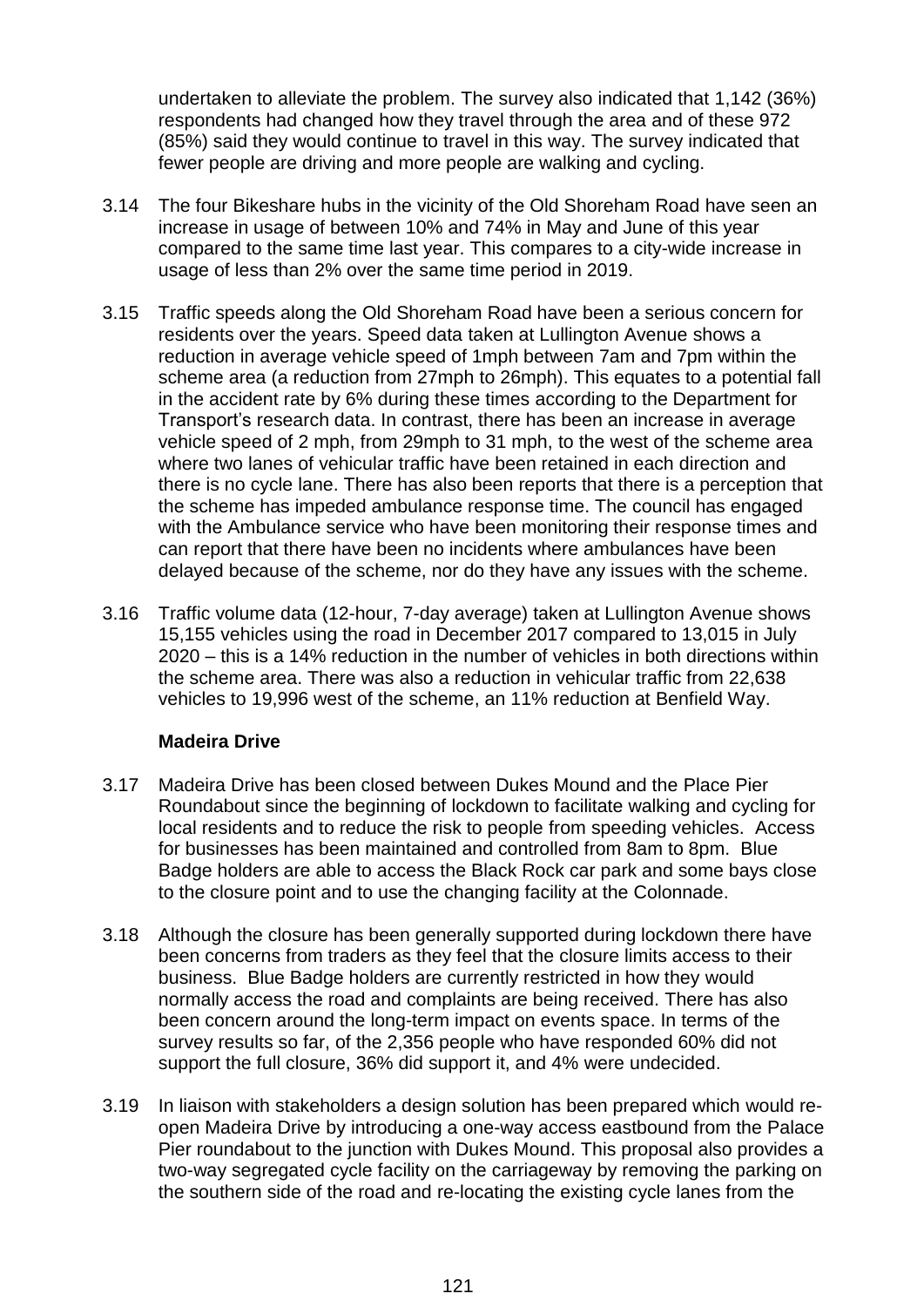pavement onto the road and creating a wider promenade that leaves pedestrians unimpeded on the footway. Parking would remain on the northern side of the road and this will provide approximately 70-80% of normal Pay & Display parking capacity and revenue. There are currently 299 parking bays in Madeira Drive that generate £1.3 Million per annum. The proposal includes a loss of 20 Motorcycle parking spaces and 3 Coach Drop-off facilities however there is a gain of 13 Blue Badge Holder bays and an additional 8 metres of new Loading bay capacity. The final parking arrangements will be subject to the formal detailed design, Traffic Regulation Order and consultation process. A plan of the proposal is in Appendix B.

## **A259 Cycle Lane**

- 3.20 As part of the Trance 1 EATF measures a temporary westbound on-road cycle lane facility was implemented on the A259 between the Palace Pier roundabout and Fourth Avenue on 19<sup>th</sup> August. The existing two-way cycle track on the upper promenade footway is very narrow in places and has become busier during the pandemic emergency lockdown. As such, the new facility was designed to free up additional space on the footway for pedestrians to reduce conflict between the two modes and to make taking regular exercise whilst physically distancing more accessible.
- 3.21 Whilst it was necessary to remove 74 shared use bays and 14 pay and display bays (60%) of the existing parking on the southside of the A259, care was taken to ensure there was no loss of loading bays or disabled bays.
- 3.22 In the first few days of operation, the local bus operators raised significant concerns about the congestion and impacts on school re-opening caused by reducing the capacity at the Palace Pier roundabout. This scheme was introduced under an experimental traffic regulation order which allows for amendments to be made in response to feedback and observations during the experimental period. Officers decided that given the temporary nature of the scheme and the impacts it was having on bus journey times the section of lane between the Palace Pier roundabout and West Street needed to be removed. This appears to have addressed the issues.
- 3.23 In terms of cycle usage of this scheme, only limited data is available at present but a one week (7-day) average comparison between September 2019 and September 2020 shows an increase from 2,431 to 2,919 cyclists per day on average (a 21% increase). Other monitoring data currently being collected will include traffic counts and speeds, journey time surveys, parking occupancy surveys and video surveys to monitor direction of travel of cyclists and to also monitor ease of use of the two sets of disabled bays. Information from these additional data sets will be included in the next Action Plan update report along with a summary of the ETRO feedback and the public feedback survey results.

#### **Other Measures**

3.24 The council also introduced a number of other measures to improve social distancing and accessibility in areas where footway provision was limited. Primarily this involved footway widening at London Road, Church Road, St James Street, Western Road at Tisbury Road and St Andrews Church. Overall, it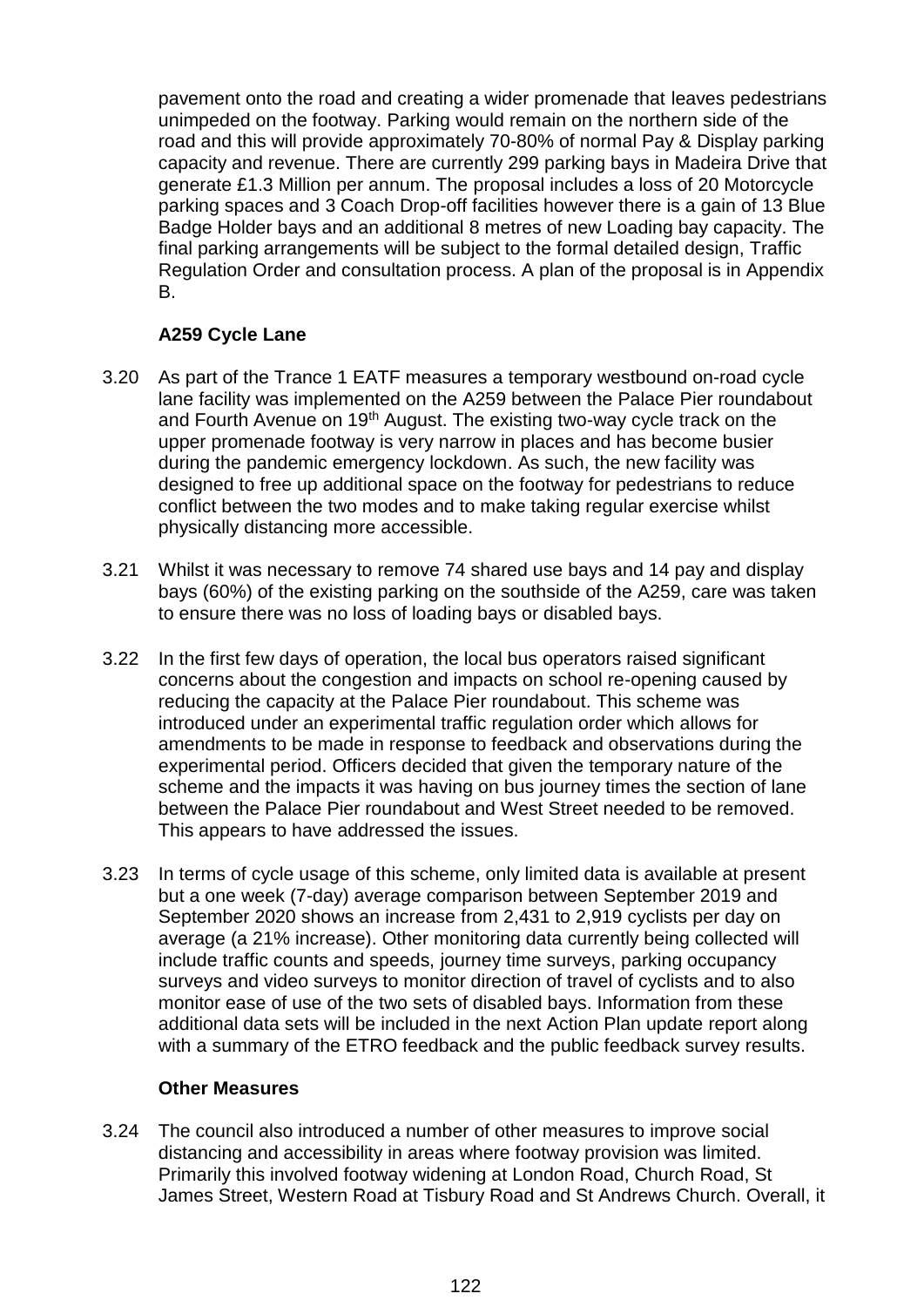appears from the early results of the public survey below that the majority of respondents support these measures.

| <b>Scheme</b>                    | <b>Number of</b><br>responses | % In favour | % Not in<br><b>Favour</b> | % Undecided |
|----------------------------------|-------------------------------|-------------|---------------------------|-------------|
| <b>Church Road</b>               | 67                            | 80%         | 20%                       | $0\%$       |
| London Road                      | 227                           | 75%         | 22%                       | 3%          |
| <b>St James</b><br><b>Street</b> | 206                           | 66%         | 34%                       | $0\%$       |
| Western<br>Road                  | 122                           | 83%         | 17%                       | $0\%$       |
| <b>Tisbury Road</b>              | 67                            | 80%         | 20%                       | 0%          |
| <b>St Andrews</b><br>Church      | 91                            | 80%         | 17%                       | 3%          |

3.25 Table 1 – Survey Results for Footway Improvements

- 3.26 The council also introduced timed vehicle restrictions to improve space for pedestrians and restaurants in the Old Town area, New Road and the North Laine. In terms of public responses to date the majority of people are in favour of the restrictions for the Old Town and North Laine. In terms of New Road, 57.1% said they do not support the extended restrictions.
- 3.27 Table 2 Survey Results for timed access restrictions

| <b>Scheme</b> | Number of<br><b>Response</b> | % In favour | % Not in<br><b>Favour</b> | % Undecided |
|---------------|------------------------------|-------------|---------------------------|-------------|
| New Road      | 41                           | 38.1%       | 57.1%                     | 4.8%        |
| North Laine   | 47                           | 74.5%       | 21.3%                     | 4.3%        |
| Old Town      | 248                          | 69.8%       | 28.4%                     | 4.4%        |

# **4. ANALYSIS & CONSIDERATION OF ANY ALTERNATIVE OPTIONS**

- 4.1 A 'do nothing' option has been considered, but is not appropriate as this is likely to result in:
	- Pandemic emergency and further movement restrictions, social distancing and inability of the public transport network to support pre-covid levels of movement;
	- Damage to the economy as people feel unsafe to travel;
	- Inability for residents to comply with government guidance on 'physical distancing';
	- Increased road danger as a result of higher vehicular traffic levels, speeds, collisions and harmful emissions;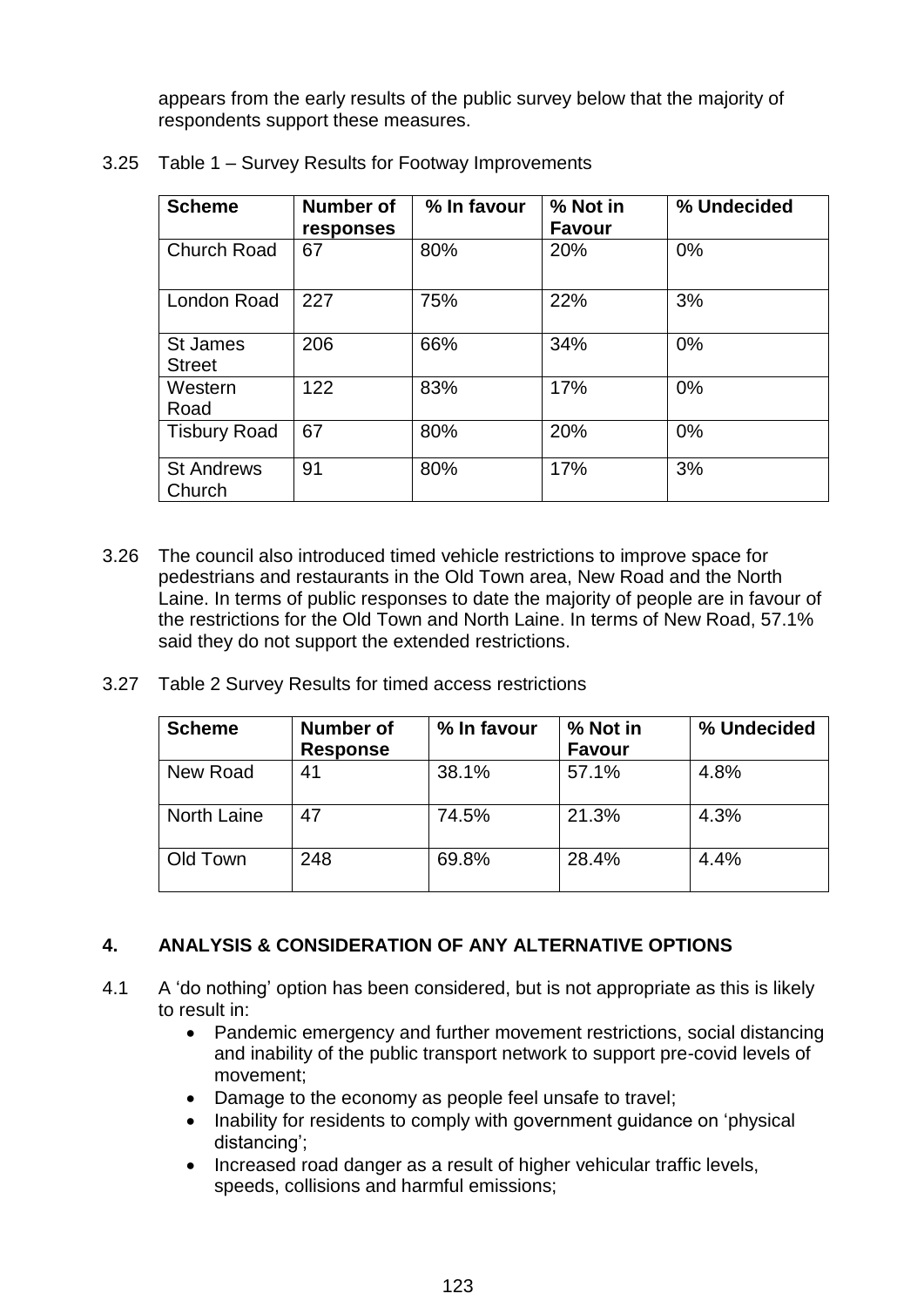- Modal shift away from sustainable modes to private cars:
- Increased inequalities as those that can work from home do so, or drive. National research shows these tend to be higher income earners; and,
- Weaker and less diverse economy as small businesses struggle to adapt to new conditions.

## **5. COMMUNITY ENGAGEMENT & CONSULTATION**

- 5.1 In the early stages of developing the Action Plan and the Council's bid for Emergency Active Travel funding, stakeholder engagement already taking place on the strategic Local Cycling and Walking Infrastructure Plan (LCWIP) was used as an opportunity to identify, at a high level, current walking, cycling and transport accessibility issues in the city. This assisted the development of proposals for short-term changes to respond to the pandemic as well as long- term proposals for the walking and cycling network in the LCWIP.
- 5.2 The engagement involved virtual workshops with stakeholders including the Transport Partnership and walking, cycling and accessibility groups within the city. As well as the workshops a survey was undertaken for stakeholders to feedback more detailed views; feedback was sought from workshop attendees, as well as all ward councillors, neighbouring authorities, residents' associations, local groups, walking and cycling groups and groups representing equality, disability and diversity.
- 5.3 Discussion about the measures in the Action Plan and those to be included in the Council's bid to the Department for Transport also took place with some members of the Transport Partnership, and the bus company.
- 5.4 Given the urgent need to respond to the effects of the pandemic, the temporary nature of the transport changes, and the government imperative to implement meaningful measures in a matter of weeks, formal public consultation on the temporary changes could not take place in the time available prior to scheme implementation. Instead, as is standard for temporary schemes of this nature, consultation must take place through the Experimental Traffic Regulation Order (ETRO) process, whereby people can submit their comments during a formal notice period. ETROs, used to implement changes swiftly, are providing the flexibility for measures to be adapted directly in response to feedback from the public whilst they are in place. Examples of this include re-siting a taxi rank on St James's Street following feedback from taxi drivers, moving the closure point on Madeira Drive to reinstate access to some disabled parking, and removing part of the A259 temporary cycle lane in response to concerns about increased congestion and bus journey times.
- 5.5 Additionally, an online feedback survey covering each of the implemented temporary changes was launched in June. This is providing a constructive way to collate and analyse the many views being shared by the public so that they can influence the Council's ongoing emergency transport response. The key messages from this survey, alongside feedback via the formal consultation on the ETROs, are attached in Appendix C, broken down by measure.
- 5.6 At the request of the Committee an informal, cross-party Member Liaison Group provided oversight of the emergency funding bids and the implementation of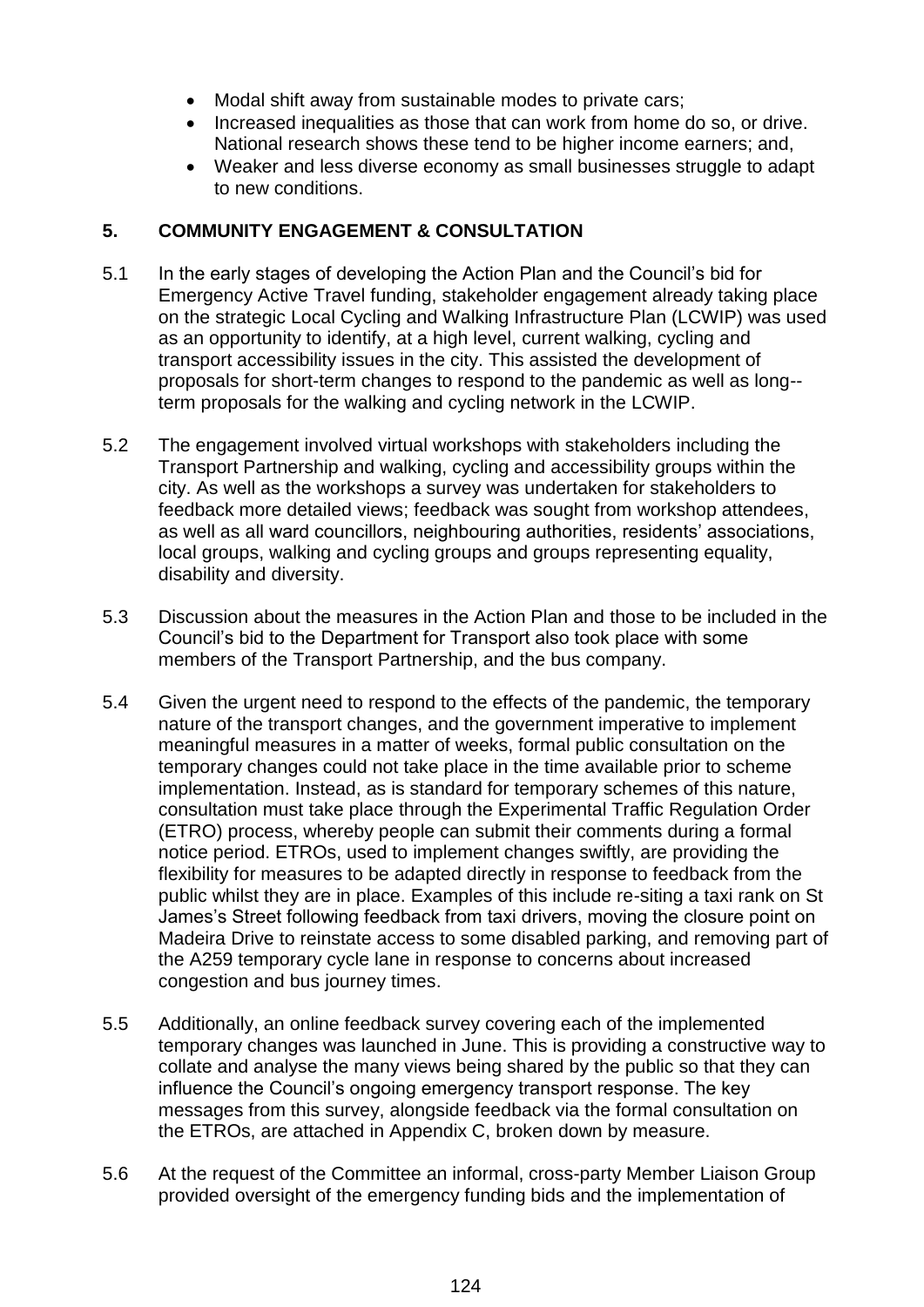temporary transport measures. The group met flexibly at key planning and delivery points and has been a helpful 'check-in' point for discussing potential issues and considering solutions.

- 5.7 Additionally, details of planned schemes are regularly shared with councillors, businesses, community organisations and other internal and external partners ahead of implementation, with an invitation to share their views and any concerns. Directly affected premises and households are also written to before changes are made, so that they are aware of planned highway works and can plan accordingly.
- 5.8 Officers continue to work closely with local bus companies, principally Brighton & Hove Bus and Coach Company, on the design and implementation of temporary schemes, to take account of their impact on bus journeys and passengers. Alongside this, high levels of engagement with bus operators and other key partners has continued via the city's longstanding Quality Bus Partnership and Transport Partnership.
- 5.9 During the design of temporary schemes there has also been open dialogue with the Police, emergency services and the taxi trade to ensure access is maintained where this is needed, for example where roads are closed to motor traffic. Local businesses have been consulted through the city wide Covid-19 Recovery Programme to ensure changes reflect their needs, particularly around access to premises.
- 5.10 An informal working group with community representatives is providing a useful forum for discussion about practical issues relating to the changes and has helped to shape designs. This group now also includes disability representatives to ensure a there is an enhanced focus on accessibility.
- 5.11 Specific discussions with disability representatives are ongoing, to consider any negative or disproportionate impacts of the implemented changes on disabled people. A wide range of community groups have also been invited to directly feed back their views. This is informing the Equality Impact Assessment and the key outcomes from this engagement are summarised under Equality Implications in this report.
- 5.12 As further transport measures to support the city's recovery are planned and taken forward, subject to further emergency active travel funding, public consultation on the programme and design of schemes will be held to inform what is delivered on the ground. A plan for this consultation will be brought to a future meeting of the Committee for Members to comment on and agree.

# **6. CONCLUSION**

6.1 The Action Plan sets out measures, in line with Government emergency legislation and guidance, that fit with the council's strategic priorities and those that can be delivered in the time available to reallocate road space for active travel capacity that supports the need to drive change and become Carbon Neutral by 2030.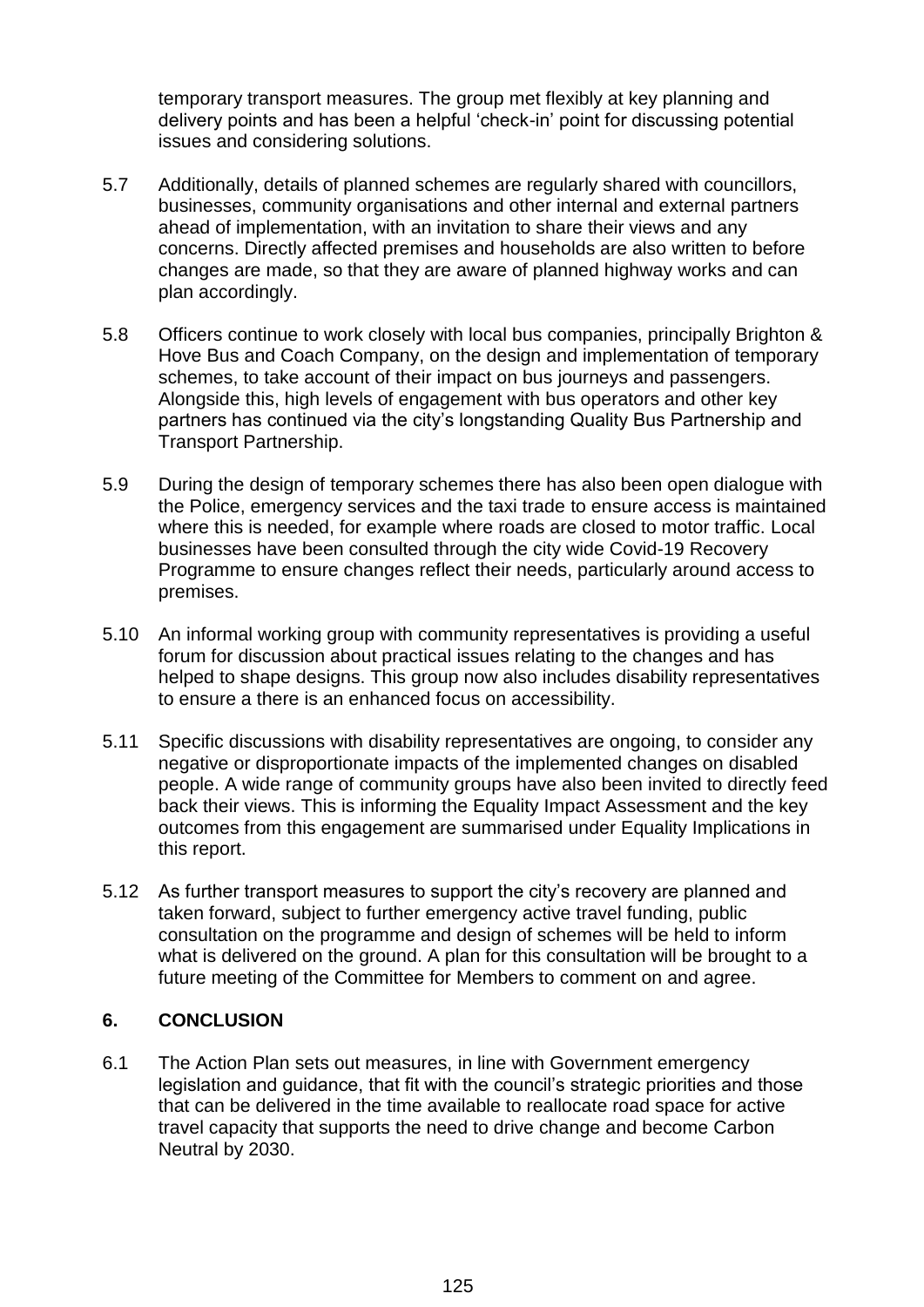- 6.2 The recent rise in Covid-19 cases demonstrates there is still a high risk of infection and mortality with further lockdowns possible, therefore we need to retain, and adapt where necessary, the emergency active travel schemes within the Action Plan. Failure to do this may cause further issues around social distancing and affect the Council's ability to provide alternative active travel choices to the public.
- 6.3 The Action Plan, and associated emergency active travel schemes, details the challenges that still need to be considered in delivering the measures.
- 6.4 Without the measures delivered through the Action Plan it will prove increasingly challenging to maintain physical distancing and there is a real risk that some of the Authority's good work on encouraging modal shift will be undone due to the current shortfall in public transport capacity. Any schemes within the Action Plan that are retained or amended will take into account any detrimental impacts they might have on public transport and protected groups. The Action Plan supports the measures required to support businesses to reopen, as well as encourage changes that could deliver longer term benefits for people in the city.
- 6.5 The Action Plan will help to deliver Public Health benefits through facilitating improved levels of physical distancing whilst travelling, shopping for essential supplies and exercising.

# **7. FINANCIAL & OTHER IMPLICATIONS:**

## Financial Implications:

- 7.1 The Action Plan was funded via the Government Emergency Active Travel Fund, the total awarded was £663,625 and the Local Transport Plan capital funding where that was applicable, £3,000 of which was used to remove the section of cycle lane at the Aquarium Roundabout.
- 7.2 It should be noted that some of the measures detailed in the Action Plan will remove parking in the city. The removal of any spaces will impact on the income that the Council receives to support transport and parking in the city. The proposal for Madeira Drive to be one-way outlined in paragraph 3.19 will result in an income loss in the region of £330,000 per annum. A continued full closure would reduce income by approximately £1.3 million.
- 7.3 The following tables indicate the potential for lost parking income as a result of the initial schemes identified and the impact of a continued full closure or the partial reopening of Madeira Drive with the reduction of 71 paid parking spaces.

| <b>Proposal/Project</b>              | <b>Monthly cost</b><br>implication<br>lost parking<br>income | <b>Annual cost</b><br>implication<br>lost parking<br>income |
|--------------------------------------|--------------------------------------------------------------|-------------------------------------------------------------|
| <b>Full closure of Madeira Drive</b> | £108,334                                                     | £1,300,000                                                  |
| A259 - Palace Pier to Fourth Avenue  | £27,146                                                      | £326,000                                                    |
| Old Town                             | £9,750                                                       | £117,000                                                    |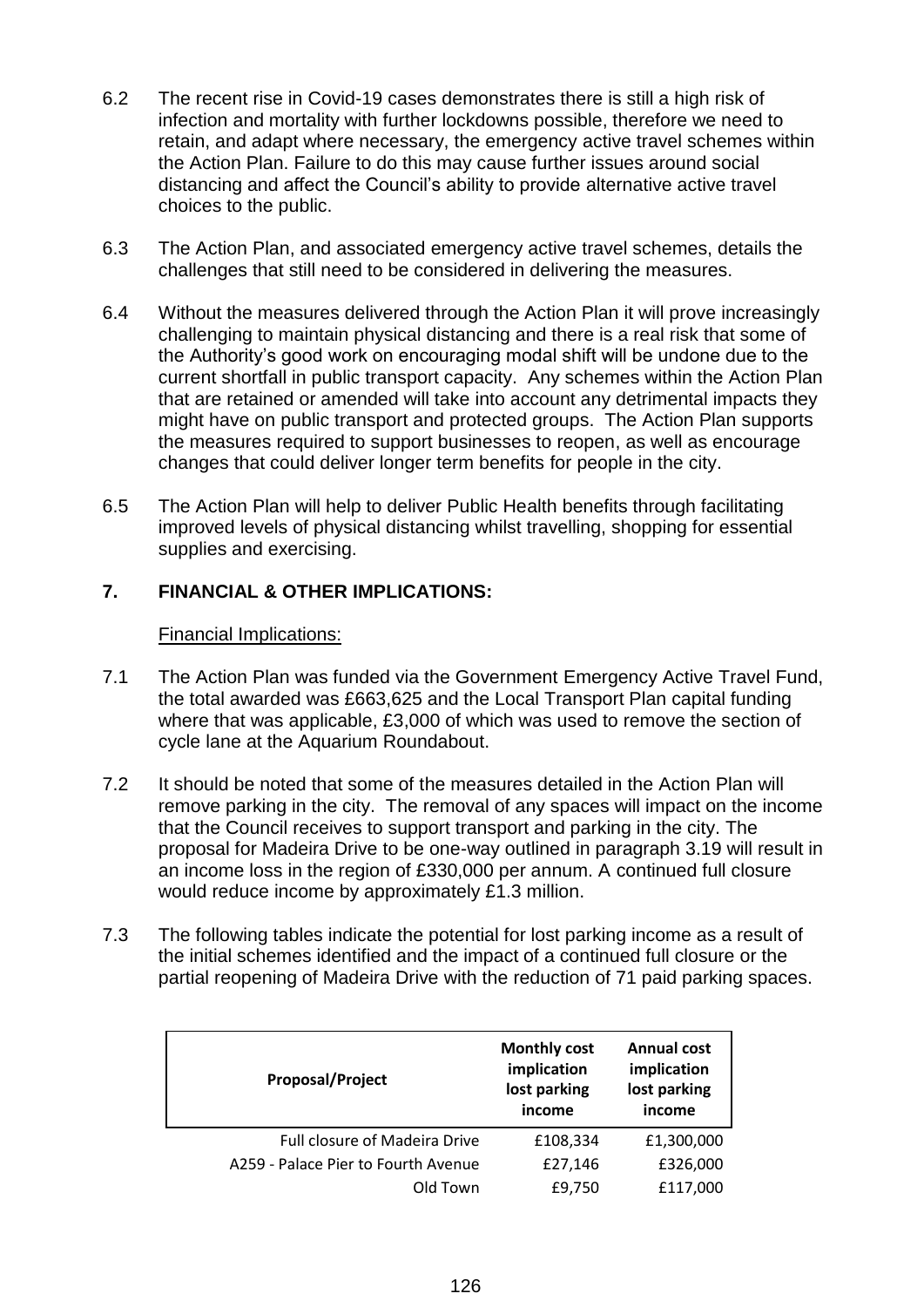| London Road                                     | £3,917                                                       | £47,000                                                     |
|-------------------------------------------------|--------------------------------------------------------------|-------------------------------------------------------------|
| Church Road                                     | £2,634                                                       | £32,000                                                     |
| <b>St James's Street</b>                        | £1,833                                                       | £22,000                                                     |
| <b>Total with Full Closure of Madeira Drive</b> | £153,614                                                     | £1,844,000                                                  |
|                                                 |                                                              |                                                             |
| <b>Proposal/Project</b>                         | <b>Monthly cost</b><br>implication<br>lost parking<br>income | <b>Annual cost</b><br>implication<br>lost parking<br>income |
| Alternative proposal for Madeira Drive          | £27,500                                                      | £330,000                                                    |
| A259 - Palace Pier to Fourth Avenue             | £27,146                                                      | £326,000                                                    |
| Old Town                                        | £9,750                                                       | £117,000                                                    |
| London Road                                     | £3,917                                                       | £47,000                                                     |
| Church Road                                     | £2,634                                                       | £32,000                                                     |
| <b>St James's Street</b>                        | £1,833                                                       | £22,000                                                     |
|                                                 |                                                              |                                                             |

*Finance Officer Consulted: Jill Fisher Date: 17/09/20*

#### Legal Implications:

- 7.4 The Council has the power under the Traffic Management Act 2004 to create lightly segregated cycle lanes and widened footways in the city's highway network. Further prohibitions, restrictions or regulations on the use of a road by vehicular traffic are implemented using a traffic regulation order (TRO) under the provisions of the Road Traffic Regulation Act 1984. There are three types of TRO permanent, experimental or temporary; each type has a specific process that has to be followed in relation to consultation and engagement with the community, including specific requirements on advertising and consultation.
- 7.5 Before making a permanent TRO a traffic authority must consult with statutory consultees and may also consult with the public. All consultation responses must be taken into account in finalising proposals. At least 21 days before making the permanent TRO a traffic authority must publish notice of its intention to do so and consider all objections received.
- 7.6 A temporary TRO can be made because works are being executed on or near the highway because of the likelihood of danger to the public or serious damage to the road or to carry out litter clearing or cleaning. A temporary TRO was used for Madeira Drive due to the risks posed for pedestrians and cyclists by speeding vehicles and increased use of the road. The Department for Transport's statutory guidance on network management in response to Covid-19 states that temporary TROs are the most suitable orders for putting in place temporary measures and road closures.
- 7.7 An experimental TRO (ETRO) can contain any provision which could be included in a permanent TRO and there are procedural and practical advantages in using an ETRO. Seven days' notice of the making of the ETRO has to be given but no consultation is necessary. However, an ETRO cannot stay in force for longer than 18 months and objections can be made to it during the first 6 months or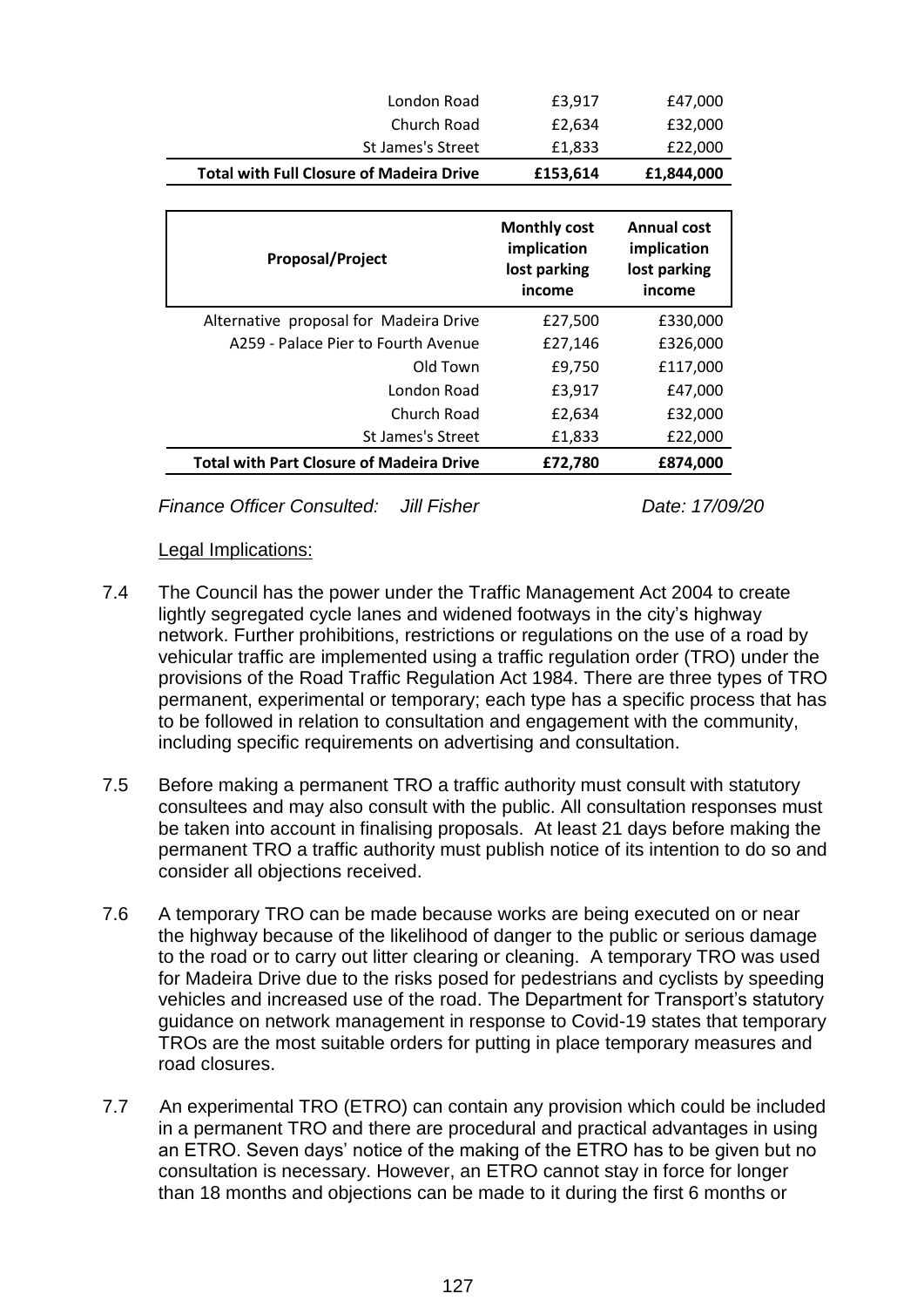within 6 months from any change. The advantage of an ETRO is its flexibility as provisions in it can be changed while it is in force. A traffic scheme can be introduced, and people can see how it works in practice before a traffic authority decides whether or not to continue it on a permanent basis. An ETRO can be made permanent after consideration of any objections but without going through the full procedure for a normal permanent TRO.

*Lawyer Consulted:* Stephanie Stammers *Date: 14.09.20*

#### Equalities Implications:

- 7.8 Statutory guidance issued in May reiterates that the public sector equality duty continues to apply as Local Authorities make changes to their road networks in response to Covid-19, and the needs of disabled people and those with other protected characteristics must be considered. Accessibility requirements apply to temporary measures as they do to permanent ones.
- 7.9 The initial Equality Impact Assessment (EIA) carried out on the Transport Action Plan anticipated the greatest impacts of the transport changes would be felt by disabled people; Black, Asian and Minority Ethnic (BAME) groups; and women. It was recommended that all changes to the transport network prioritise accessibility and support key workers (more likely to be women and from BAME communities) to make essential journeys.
- 7.10 The latest EIA (Appendix D) has been updated to reflect the feedback received via the online survey, ETRO consultations and direct engagement with disability and other representative/community groups. Importantly, any disproportionate impacts that have come to light as the temporary measures are being implemented have been captured in the assessment, alongside planned actions to mitigate any negative effects.
- 7.11 All efforts are being made to ensure people with disabilities or mobility issues are not adversely affected by the temporary changes. This includes retaining and/or relocating Blue Badge parking bays and maintaining disabled access as a priority, reducing obstructions on the pavement and ensuring cycling facilities are designed with disabled users in mind. Whilst many people have shared how positive the changes have been for disabled people, some particular concerns have been raised by some disability groups regarding the negative impacts on disabled car users.
- 7.12 Feedback has cited the loss of disabled parking along Madeira Drive as unfairly limiting access to the seafront for disabled car users wishing to enjoy the beach, shops and events in the area. Restricting access to the road and therefore the changing /toilet facilities, has also led to situations considered to be undignified, as disabled car users must ask to use these facilities. A recommendation to alter the temporary closure of Madeira Drive is included in the updated Transport Action Plan and is considered by officers to offer a reasonable solution to these issues.
- 7.13 Additionally, concern has been expressed about the safety of people (particularly driving larger vehicles and unloading large mobility aids) using the new disabled parking bays in between the temporary cycle lane and westbound vehicle traffic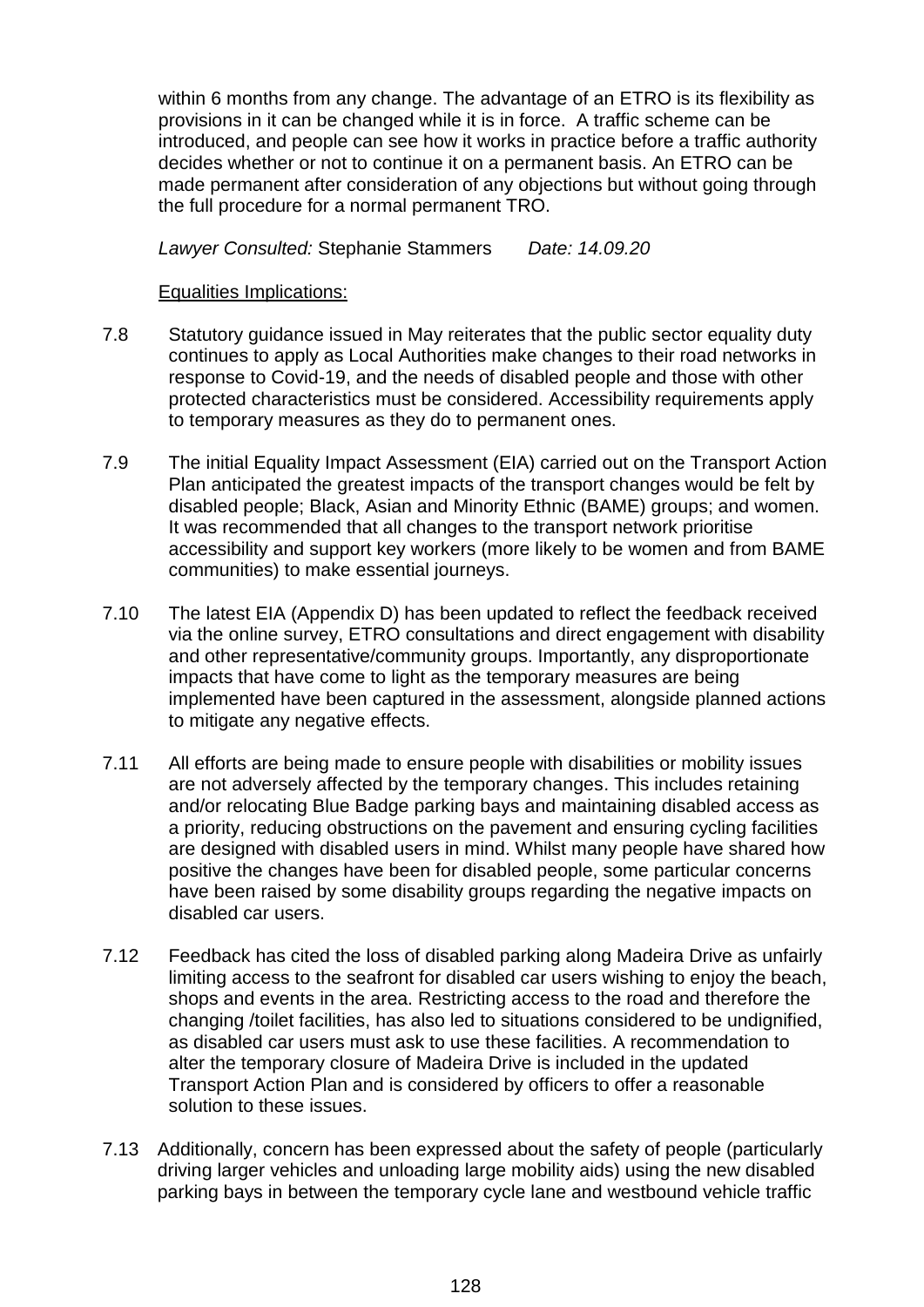on the A259. Although the layout of these disabled bays meets recommended highway design guidance, the use of these parking spaces is being monitored and officers have committed to reviewing the bays with these concerns in mind.

- 7.14 Clear and accessible information and signage regarding the impact on disabled parking and has also been highlighted as important. Whilst detailed information about changes to the road network is published as part of the ETRO, officers have ensured that more specific information about the impacts on disabled parking is available online and shared this with representative groups. More accessible information about the temporary changes is also being produced for wider dissemination.
- 7.15 Furthermore, one in three Brighton & Hove households do not have access to a car and therefore, may usually travel by public transport or car share. They are more likely to be lone parents, on low incomes, from disadvantaged communities, from BAME groups, and / or have a disability. As such, it is vital that safe and attractive alternative active travel options continue to be available to limit vehicle use and release capacity on public transport for those who most need it.

#### Sustainability Implications:

7.16 The measures will improve the transport network for sustainable modes of transport by reallocating road space.

#### Brexit Implications:

7.17 None.

Risk and Opportunity Management Implications:

7.18 *Risk 1*: Changes to the public highway are subject to legislative requirements and procedures under the Highways Act and these must be followed in order to avert legal challenge.

*Mitigation 1*: Consult with Legal Services and other relevant authorities, such as the emergency services, as necessary.

*Risk 2*: Changes to the public highway are subject to the Public Sector Equalities Duty and may result in detrimental impacts if not properly considered. *Mitigation 2*: All Traffic Orders will be subject to EQIA and key stakeholders will continue to be engaged.

*Risk 3*: The accelerated delivery of Transport Strategy projects, without the full suite of public engagement measures, may be considered unreasonable by stakeholders and the wider public.

*Mitigation 3*: This Emergency Response to be communicated to stakeholders alongside appropriate justification. Officers will continue to engage with as many stakeholders as possible and continue to consult as part of the ETRO process. A consultation plan for further urgent transport measures will be brought to a future Committee meeting for consideration and approval.

*Risk 4*: Accelerating the delivery process results in compressing the normal technical project stages and may lead to oversight of key factors.